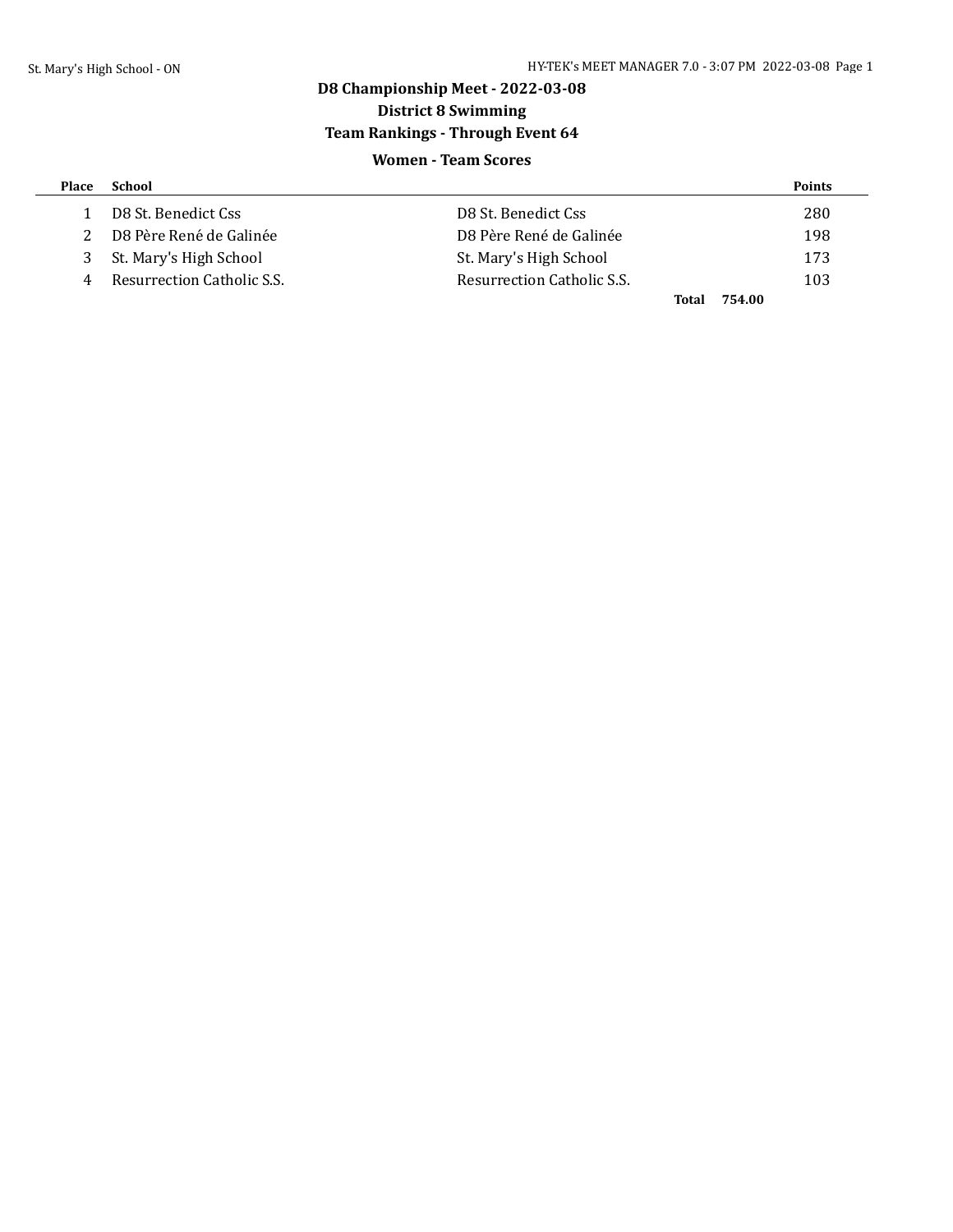## **D8 Championship Meet - 2022-03-08 District 8 Swimming Team Rankings - Through Event 64 Men - Team Scores**

| Place | School                     |                            | <b>Points</b>   |
|-------|----------------------------|----------------------------|-----------------|
|       | D8 Père René de Galinée    | D8 Père René de Galinée    | 149             |
| 2.    | Resurrection Catholic S.S. | Resurrection Catholic S.S. | 146             |
| 3     | D8 St. Benedict Css        | D8 St. Benedict Css        | 132             |
| 4     | St. Mary's High School     | St. Mary's High School     | 46              |
| 5.    | D8 David High School       | D8 David High School       | 19              |
|       |                            |                            | 492.00<br>Total |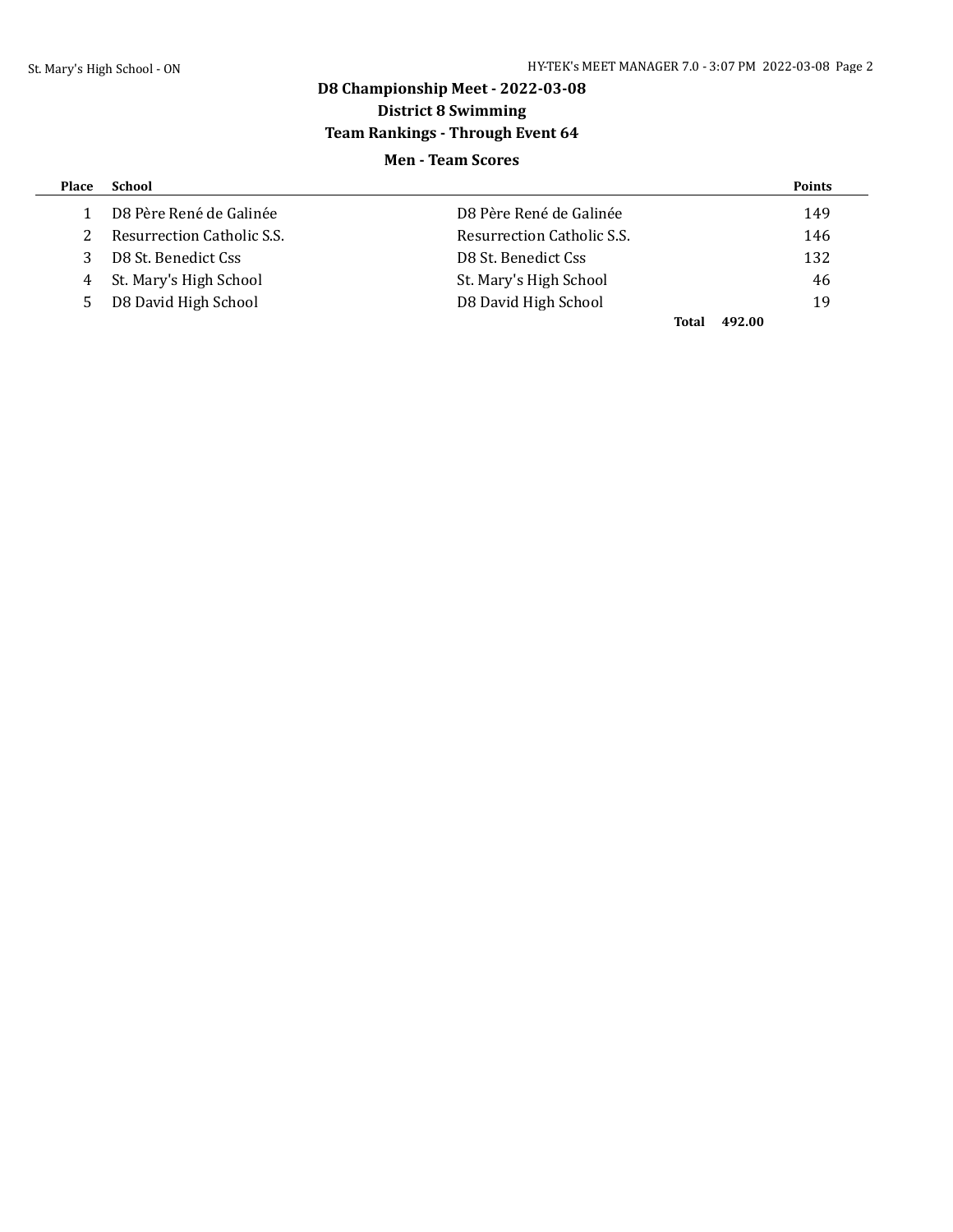## **D8 Championship Meet - 2022-03-08 District 8 Swimming Team Rankings - Through Event 64 Combined Team Scores**

| <b>Place</b> | School                     |                            | <b>Points</b> |
|--------------|----------------------------|----------------------------|---------------|
|              | D8 St. Benedict Css        | D8 St. Benedict Css        | 412           |
|              | D8 Père René de Galinée    | D8 Père René de Galinée    | 367           |
|              | Resurrection Catholic S.S. | Resurrection Catholic S.S. | 249           |
| 4            | St. Mary's High School     | St. Mary's High School     | 219           |
| 5.           | D8 David High School       | D8 David High School       | 19            |
|              |                            | 1.266.00<br>Total          |               |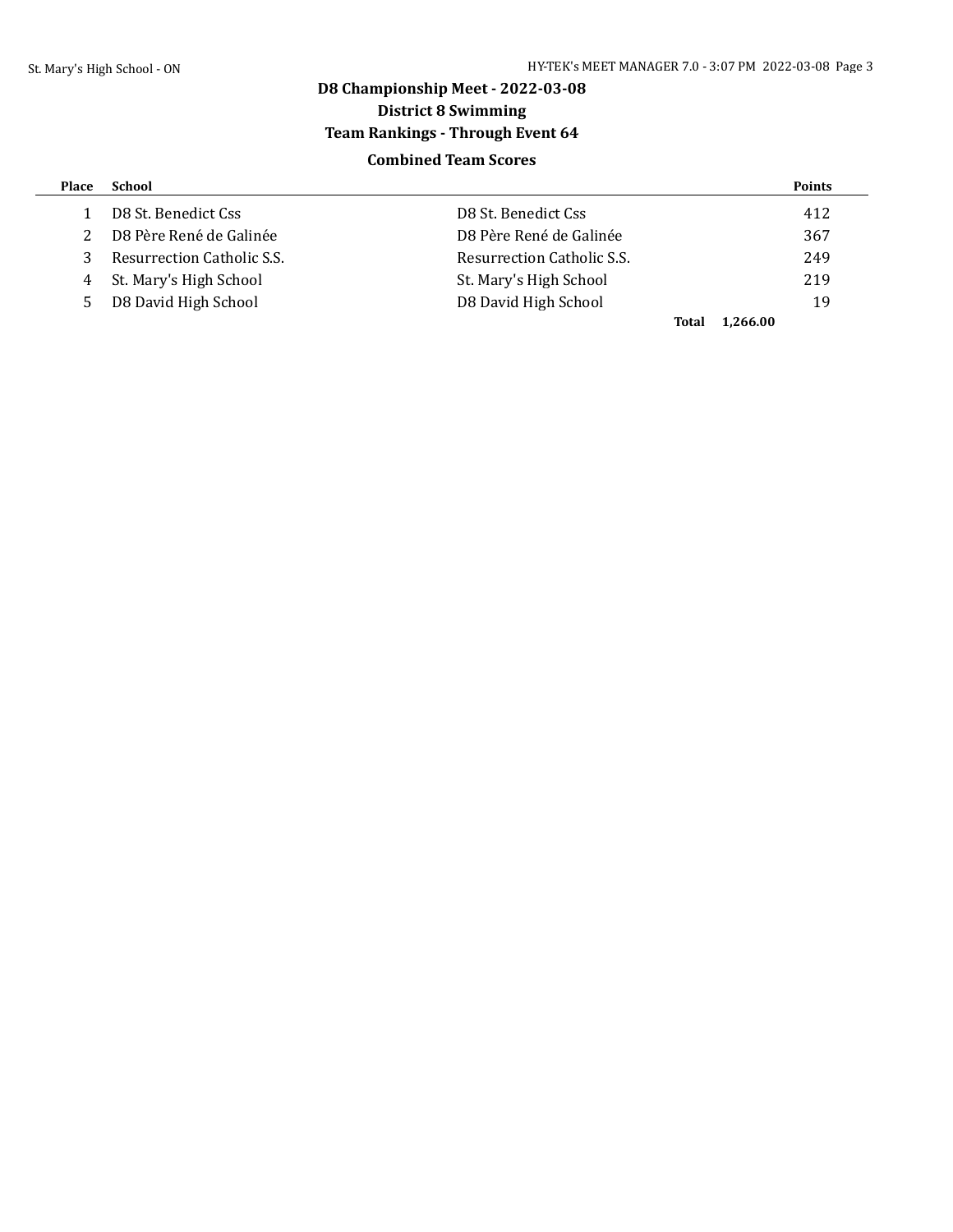## **D8 Championship Meet - 2022-03-08 District 8 Swimming Individual Rankings - Through Event 52**

# **16-19 Girls - Individual Scores**

| Place | Name               | Age | <b>School</b>                 | <b>Points</b> |
|-------|--------------------|-----|-------------------------------|---------------|
|       | Spehar, Paige      | 16  | St. Mary's High School        | 30            |
| 2     | Gould, Ashley      | 17  | D8 St. Benedict Css           | 27            |
| 3     | Mackenzie, Aislinn | 16  | D8 St. Benedict Css           | 26            |
| 4     | Al-aoussi, Karima  | 16  | D8 Père René de Galinée       | 24            |
| 5.    | Fewster, Marisa    | 17  | D8 St. Benedict Css           | 22            |
| 6     | Kathen, Natalie    | 16  | St. Mary's High School        | 21            |
| 7     | Gomes, Sarah       | 17  | D8 St. Benedict Css           | 20            |
| 7     | Chai, Victoria     | 16  | St. Mary's High School        | 20            |
| 9     | McCabe, Zoe        | 16  | Resurrection Catholic S.S.-ON | 16            |
| 10    | Dudas, Lidia       | 17  | St. Mary's High School        | 14            |
| 11    | Wilkie, Cassie     | 17  | D8 St. Benedict Css           | 6             |
| 11    | Porter, Grace      | 16  | St. Mary's High School        | 6             |
| 11    | Murray, Olivia     | 16  | D8 St. Benedict Css           | 6             |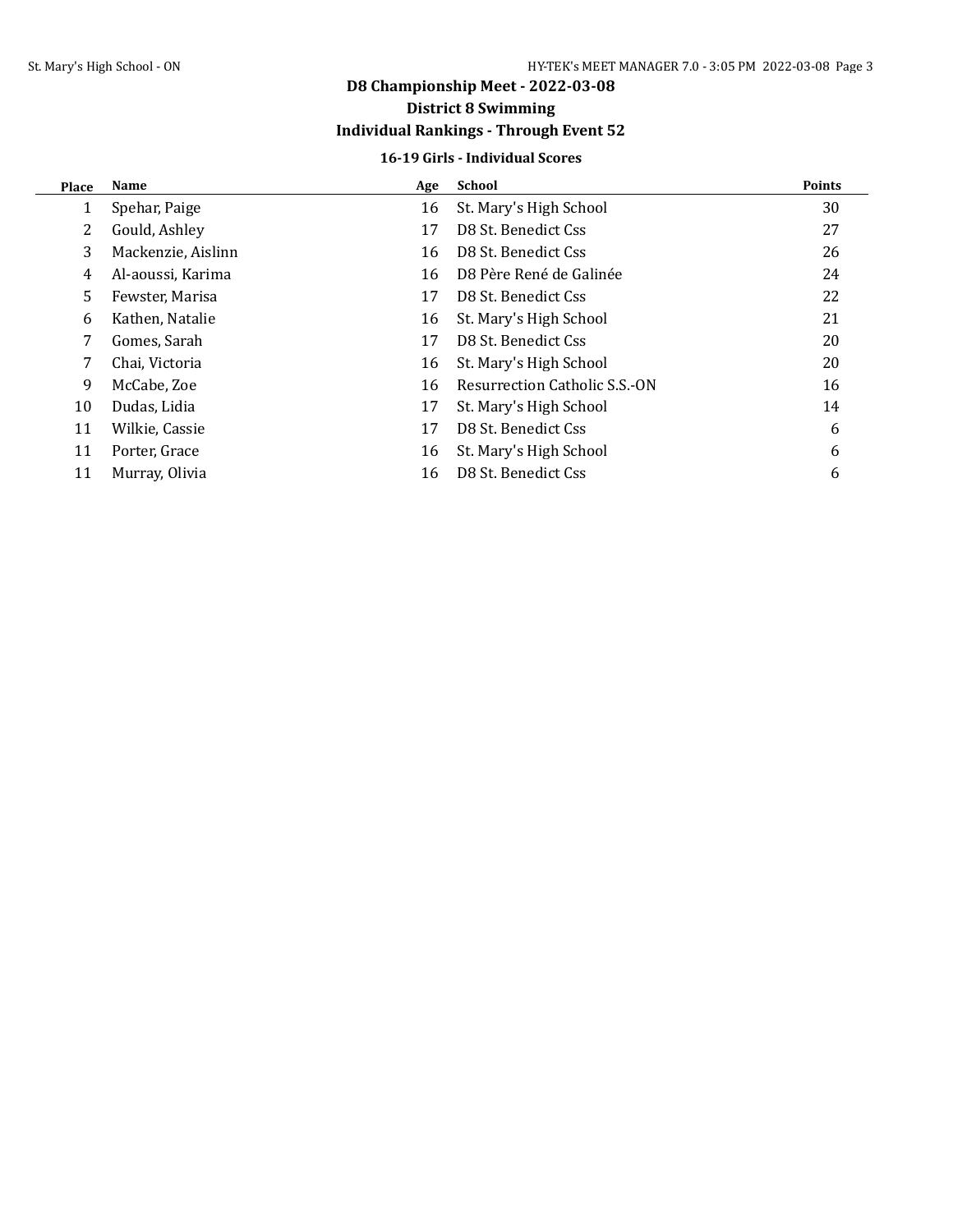## **D8 Championship Meet - 2022-03-08**

## **District 8 Swimming**

## **Individual Rankings - Through Event 52**

### **16-19 Boys - Individual Scores**

| Place | Name                    | Age | School                        | <b>Points</b> |
|-------|-------------------------|-----|-------------------------------|---------------|
|       | Van De Wynckel, Brayden |     | Resurrection Catholic S.S.-ON | 30            |
|       | Thompson, Zach          |     | D8 St. Benedict Css           | 30            |
| 3     | Paroski, Lazar          | 17  | D8 Père René de Galinée       | 26            |
| 4     | Pusztahegeyi, Markus    | 17  | St. Mary's High School        | 22            |
| 5.    | Brazil, Peyton          | 16  | D8 St. Benedict Css           | 20            |
| 6     | Alaka, Adebedon         | 16  | D8 St. Benedict Css           | 8             |
|       | Le Hoang, Michael       |     | D8 St. Benedict Css           |               |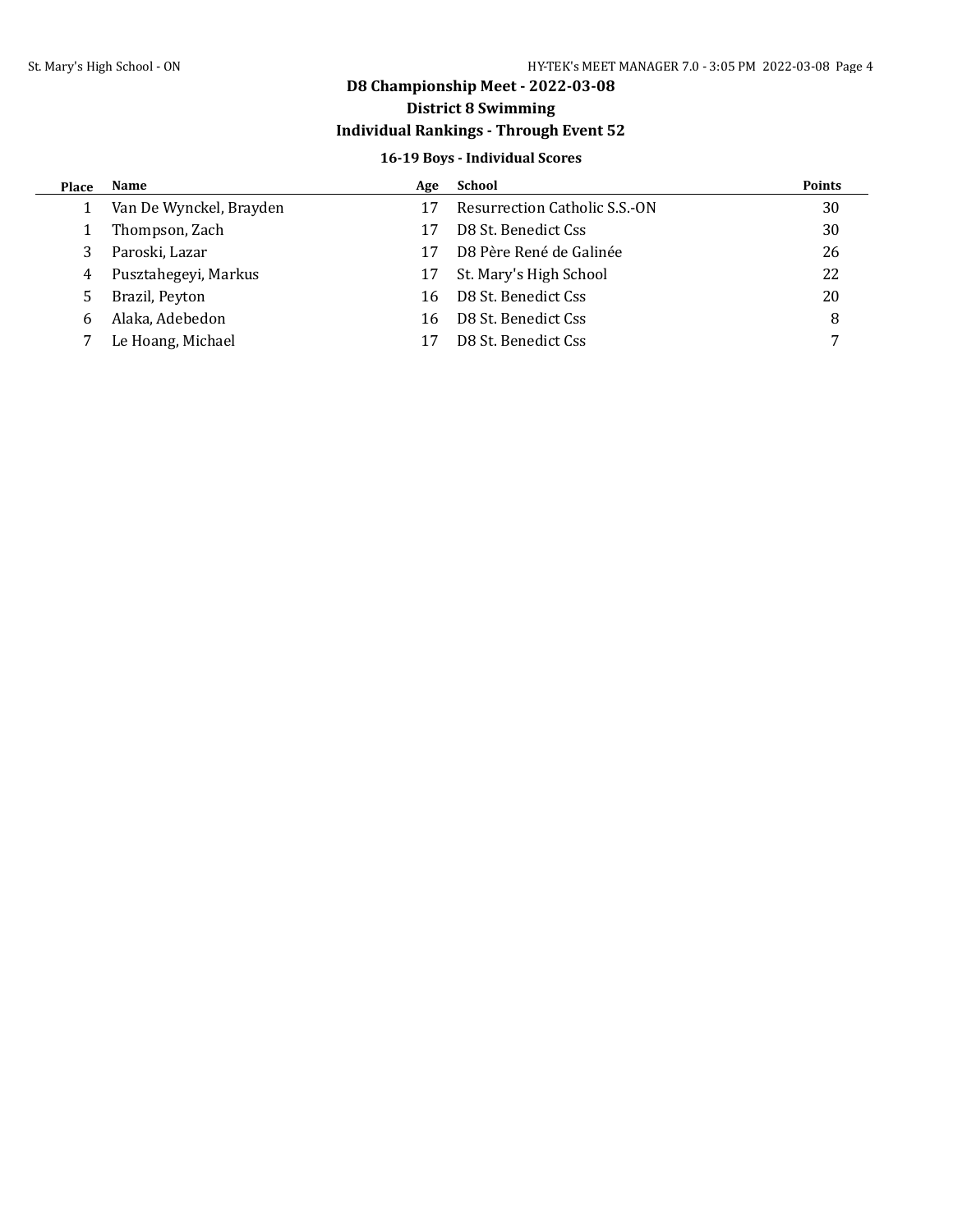## **D8 Championship Meet - 2022-03-08 District 8 Swimming**

## **Individual Rankings - Through Event 48**

### **15 & Under Girls - Individual Scores**

| <b>Place</b> | Name              | Age | <b>School</b>                 | <b>Points</b> |
|--------------|-------------------|-----|-------------------------------|---------------|
|              | Tole, Christina   | 15  | D8 Père René de Galinée       | 30            |
|              | Thompson, Caitlin | 15  | D8 St. Benedict Css           | 28            |
| 3            | Natale, Nicole    | 14  | D8 St. Benedict Css           | 25            |
| 4            | Poirier, Kayla    | 15  | Resurrection Catholic S.S.-ON | 23            |
| 5            | Rye, Ashley       | 15  | St. Mary's High School        | 18            |
| 5.           | Reinhart, Kate    | 15  | Resurrection Catholic S.S.-ON | 18            |
|              | Masojc, Mady      | 14  | Resurrection Catholic S.S.-ON | 16            |
| 8            | Lane, Luci        | 15  | D8 St. Benedict Css           | 14            |
| 9            | Huynh, Julia      | 14  | Resurrection Catholic S.S.-ON | 10            |
| 10           | Anderson, Megan   | 14  | D8 St. Benedict Css           | 8             |
| 11           | Paquin, Liana     | 15  | D8 St. Benedict Css           |               |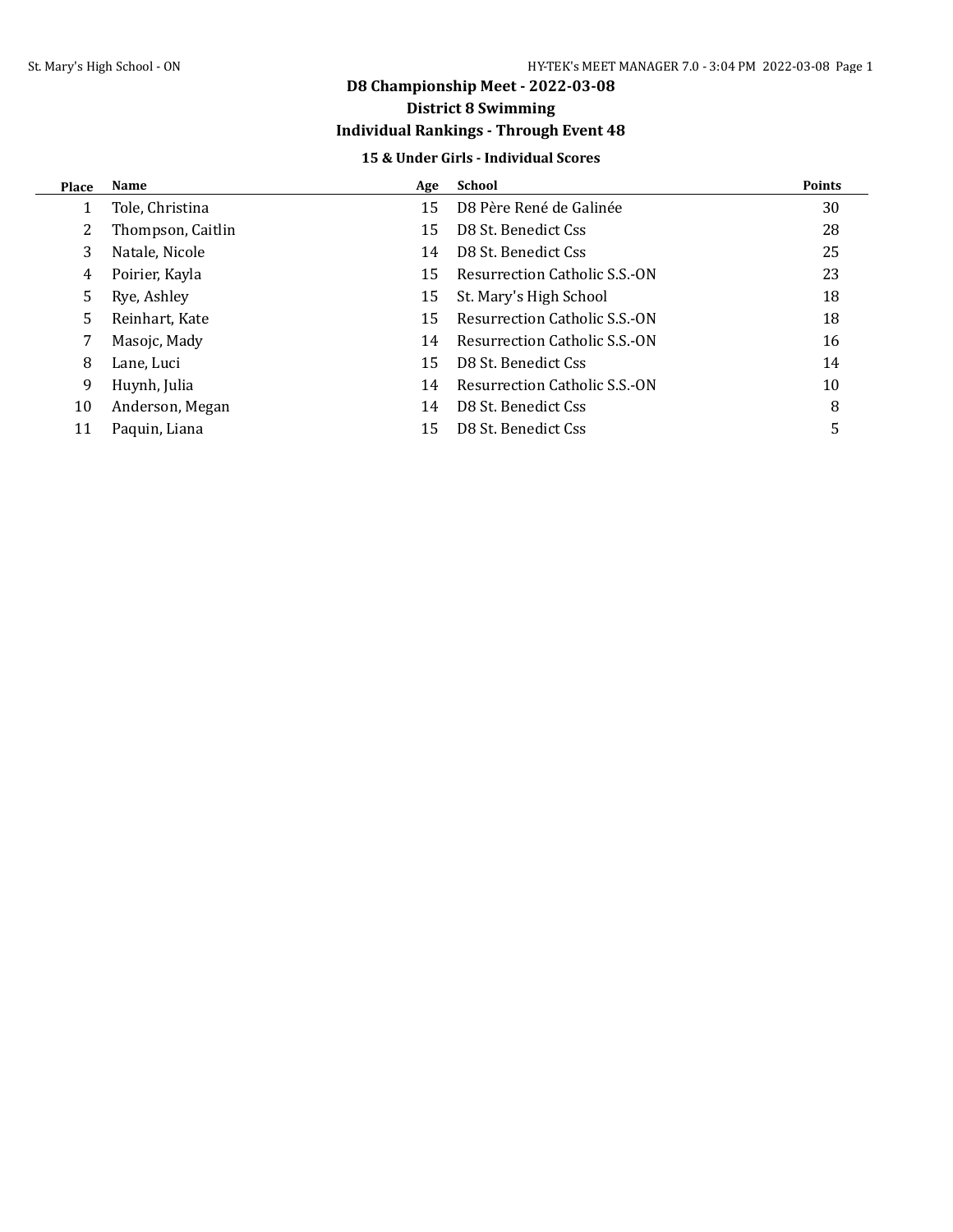# **D8 Championship Meet - 2022-03-08**

## **District 8 Swimming**

## **Individual Rankings - Through Event 48**

### **15 & Under Boys - Individual Scores**

| <b>Place</b> | Name                 | Age | School                        | <b>Points</b> |
|--------------|----------------------|-----|-------------------------------|---------------|
|              | Van De Wynckel, Matt | 15  | Resurrection Catholic S.S.-ON | 30            |
|              | Beattie, Nick        | 15  | Resurrection Catholic S.S.-ON | 26            |
|              | Anderson, Sam        | 15  | St. Mary's High School        | 24            |
| 4            | Brazil, Ryan         | 14  | D8 St. Benedict Css           | 16            |
|              | Szczerba, Alex       | 15  | D8 St. Benedict Css           | 14            |
| 6            | Cabrera, Ricardo     | 14  | Resurrection Catholic S.S.-ON | 13            |
| 6            | Crespo, Peter        | 15  | D8 Père René de Galinée       | 13            |
| 8            | Daub, Simon          | 14  | D8 David High School          | q             |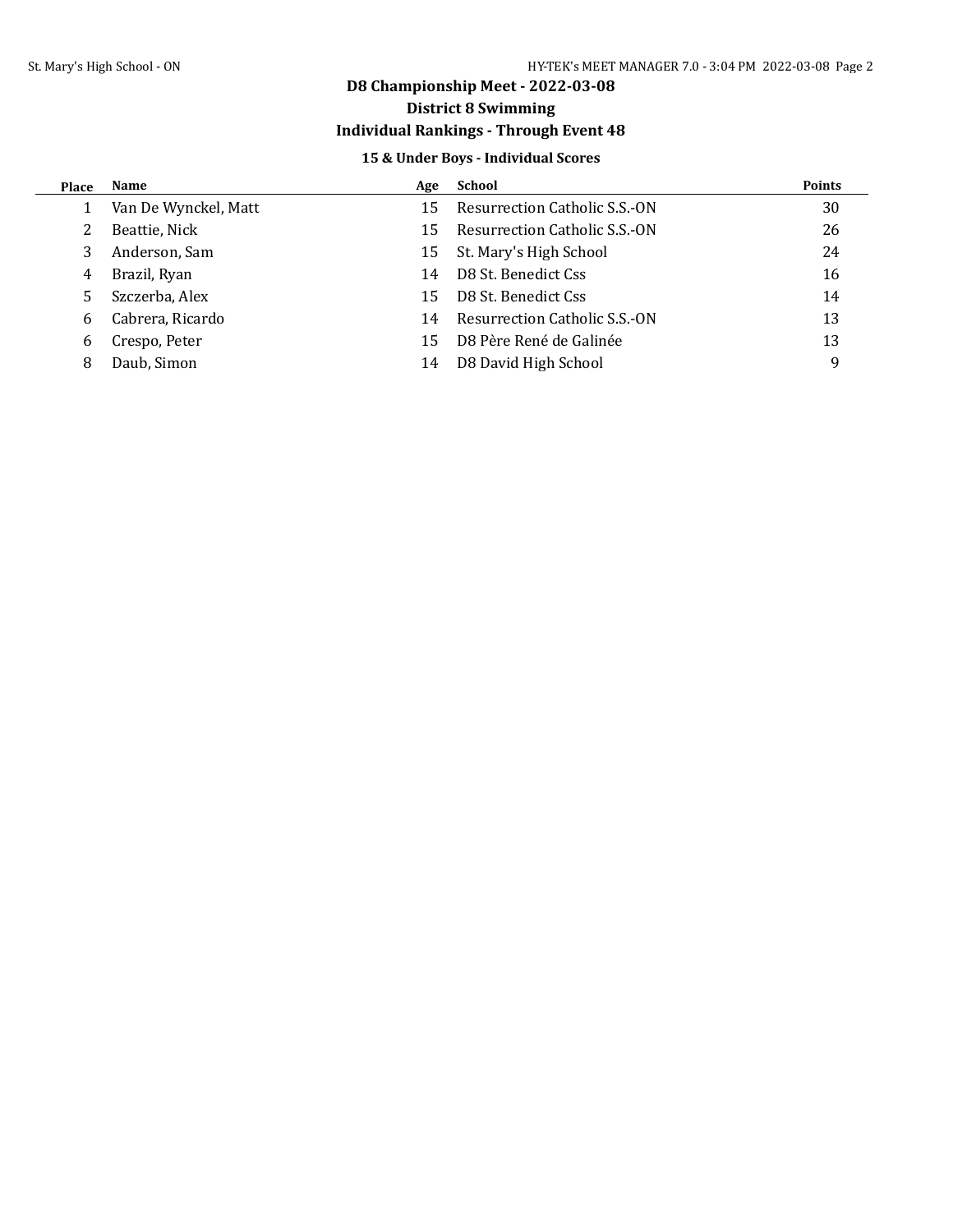## **D8 Championship Meet - 2022-03-08 District 8 Swimming**

## **Individual Rankings - Through Event 46**

### **Girls - Individual Scores - Open Division**

| Place | Name                   | Age | School                  | <b>Points</b> |
|-------|------------------------|-----|-------------------------|---------------|
|       | Buckley, Jewel         | 16  | D8 St. Benedict Css     | 30            |
|       | Bulz, Sara             | 15  | D8 Père René de Galinée | 28            |
|       | Caron, Ella            | 14  | D8 Père René de Galinée | 28            |
| 4     | Caron, Hannah          | 17  | D8 Père René de Galinée | 26            |
| 5.    | Bracho Maganda, Nantli | 15  | D8 Père René de Galinée | 20            |
| 6     | Grebinski, Hannah      | 15  | St. Mary's High School  | 18            |
|       | Dobbie, Lauren         | 16  | D8 Père René de Galinée | 16            |
| 8     | Penner, Danica         | 14  | St. Mary's High School  | 15            |
| 9     | Putz-Madill, Elizabeth | 14  | St. Mary's High School  | 11            |
| 10    | Winn, Malaika          | 16  | D8 Père René de Galinée | 6             |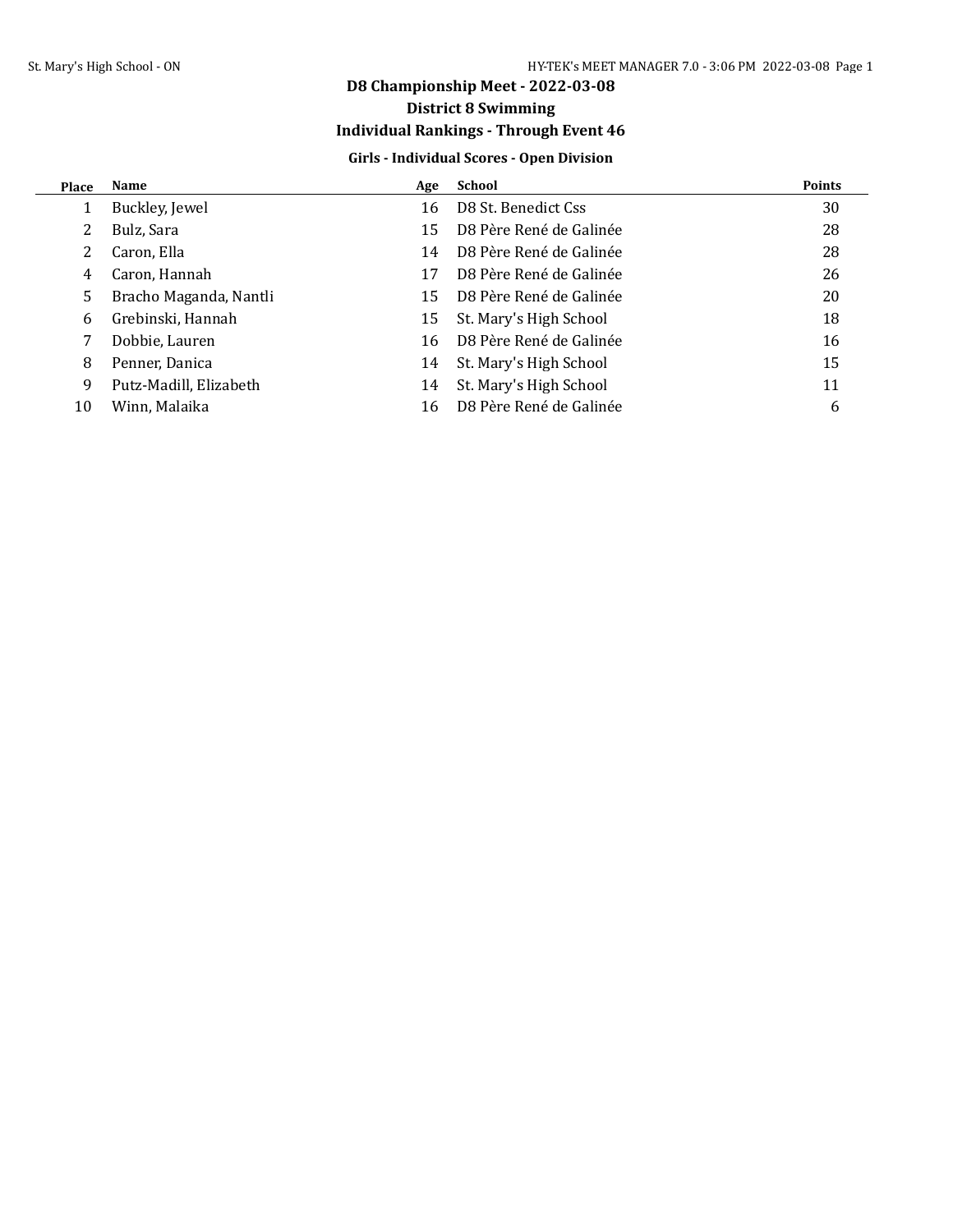## **D8 Championship Meet - 2022-03-08**

## **District 8 Swimming**

## **Individual Rankings - Through Event 46**

### **Boys - Individual Scores - Open Division**

| Place | Name                   | Age | School                        | <b>Points</b> |
|-------|------------------------|-----|-------------------------------|---------------|
|       | Landry, Luc            | 16  | D8 Père René de Galinée       | 28            |
|       | Rito, Ben              | 15  | Resurrection Catholic S.S.-ON | 27            |
| 3     | Trapsa, Darius         | 14  | D8 Père René de Galinée       | 26            |
| 4     | Bracho Maganda, Quitzé | 18  | D8 Père René de Galinée       | 18            |
| 4     | Jensen, Erik           | 16  | D8 Père René de Galinée       | 18            |
| h     | Arnold, Ethan          | 16  | D8 David High School          | 10            |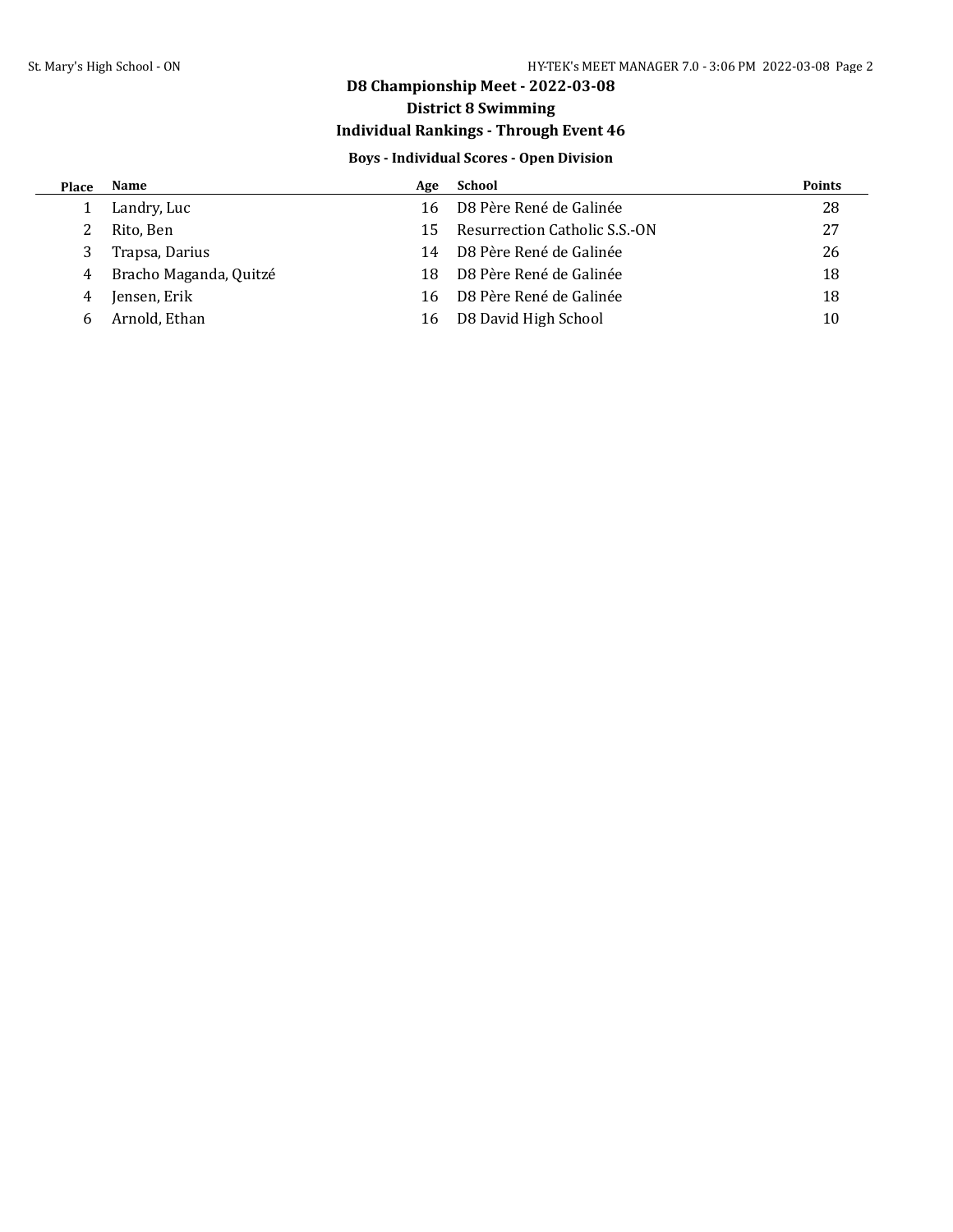### **D8 Championship Meet - 2022-03-08 B** Swimming

### **D8 Swimming**

 $\frac{1}{2}$ 

 $\sim$ 

| 5 Grebinski, Hannah      | 15 SMH  | 36.18  | 5 |
|--------------------------|---------|--------|---|
| 6 Putz-Madill, Elizabeth | 14 SMH  | x36.62 |   |
| --- Winn, Malaika        | 16 PRDG | NS.    |   |
| --- Tuma. Sarah          | 14 SMH  | NS     |   |

#### **Event 12 Boys 13-19 50 SC Meter Freestyle Open**

### **25.78 O OFSAA**

| <b>Name</b>              | AgeSchool  | <b>Finals Time</b> |     |
|--------------------------|------------|--------------------|-----|
| 1 Bracho Maganda, Quitzé | 18 PRDG    | 25.04              | - 0 |
| 2 Landry, Luc            | 16 PRDG    | 26.67              | -8  |
| 3 Rito, Ben              | 15 RCSS-ON | 28.39              |     |

#### **Event 13 Girls 15 & Under 50 SC Meter Freestyle Junior 31.49 O OFSAA**

|              | Name                     |    | AgeSchool      | <b>Finals Time</b> |    |
|--------------|--------------------------|----|----------------|--------------------|----|
| $\mathbf{1}$ | Tole, Christina          | 15 | PRDG           | 35.13              | 10 |
|              | 2 Thompson, Caitlin      | 15 | <b>SBEN</b>    | 36.99              | 8  |
| 3            | Natale, Nicole           | 14 | <b>SBEN</b>    | 38.65              | 7  |
| 4            | Rye, Ashley              |    | 15 SMH         | 39.50              | 6  |
| 5.           | Johal, Emma              | 15 | <b>SBEN</b>    | x40.27             |    |
| 6            | Masojc, Mady             | 14 | RCSS-ON        | 40.33              | 5  |
|              | Paquin, Liana            | 15 | <b>SBEN</b>    | x44.22             |    |
| 8            | Anderson, Megan          | 14 | <b>SBEN</b>    | x46.97             |    |
| 9            | Huynh, Julia             | 14 | <b>RCSS-ON</b> | 50.58              | 4  |
| 10           | Garcos Shon Garcos, Sara | 15 | <b>RCSS-ON</b> | x56.81             |    |
| 11           | Barrera, Cielo           | 15 | <b>SBEN</b>    | x56.85             |    |

### **Event 14 Boys 15 & Under 50 SC Meter Freestyle Junior**

| 30.27 | O OFSAA |
|-------|---------|
|-------|---------|

|    | Name<br>AgeSchool      |     |              | <b>Finals Time</b> |                |  |
|----|------------------------|-----|--------------|--------------------|----------------|--|
|    | 1 Van De Wynckel, Matt |     | 15 RCSS-ON   | 27.82              | $\Omega$       |  |
|    | 2 Anderson, Sam        |     | 15 SMH       | 33.78              | 8              |  |
| 3  | Szczerba, Alex         |     | 15 SBEN      | 38.01              | 7              |  |
| 4  | Crespo, Peter          | 15. | PRDG         | 40.30              | 6              |  |
| 5. | Cabrera, Ricardo       | 14  | RCSS-ON      | 42.01              | 5              |  |
| 6  | Daub, Simon            | 14  | <b>DAVID</b> | 43.51              | $\overline{4}$ |  |
|    | Reuter, Mason          |     | <b>DAVID</b> | NS                 |                |  |

#### **Event 15 Girls 19 & Under 50 SC Meter Freestyle Senior**

**31.27 O OFSAA**

|   | Name                     |    | <b>AgeSchool</b> | <b>Finals Time</b> |                |
|---|--------------------------|----|------------------|--------------------|----------------|
| 1 | Spehar, Paige            | 16 | <b>SMH</b>       | 32.26              | 10             |
| 2 | Al-aoussi, Karima        |    | 16 PRDG          | 33.99              | 8              |
| 3 | Kathen, Natalie          | 16 | <b>SMH</b>       | 34.68              | 7              |
| 4 | Chai, Victoria           | 16 | <b>SMH</b>       | x35.53             |                |
| 5 | Murray, Olivia           | 16 | <b>SBEN</b>      | 36.03              | 6              |
| 6 | Fewster, Marisa          | 17 | <b>SBEN</b>      | 36.41              | 5              |
| 7 | Dudas, Lidia             | 17 | <b>SMH</b>       | x38.55             |                |
| 8 | McCabe, Zoe              |    | 16 RCSS-ON       | 39.36              | $\overline{4}$ |
| 9 | Porter, Grace            | 16 | <b>SMH</b>       | x40.80             |                |
|   | Lavoie-Lemee, Emmanuelle | 17 | PRDG             | X38.82             |                |
|   | Grebinski, Hannah        | 15 | <b>SMH</b>       | <b>SCR</b>         |                |

#### **Event 16 Boys 19 & Under 50 SC Meter Freestyle Senior**

**27.26 O OFSAA**

| Name                   | AgeSchool | <b>Finals Time</b> |          |
|------------------------|-----------|--------------------|----------|
| 1 Thompson, Zach       | 17 SBEN   | 26.17              | 0        |
| 2 Paroski, Lazar       | 17 PRDG   | 26.61              | $\Omega$ |
| 3 Pusztahegeyi, Markus | 17 SMH    | 31.94              |          |

|              |                                                                |         |                       |                               | District<br><b>Results -</b> |
|--------------|----------------------------------------------------------------|---------|-----------------------|-------------------------------|------------------------------|
|              |                                                                |         |                       |                               |                              |
|              | Event 1 Girls 13-19 4x50 SC Meter Medley Relay Open<br>2:15.14 | O OFSAA |                       |                               |                              |
|              | Team                                                           |         | Relay                 | <b>Finals Time</b>            |                              |
|              | 1 PRDG                                                         |         | A                     | 2:20.26                       | 20                           |
|              | 1) Caron, Hannah 17                                            |         | 2) Caron, Ella 14     |                               |                              |
|              | 3) Bulz, Sara 15                                               |         |                       | 4) Bracho Maganda, Nantli 15  |                              |
|              | Event 2 Boys 13-19 4x50 SC Meter Medley Relay Open             |         |                       |                               |                              |
|              | 2:03.50<br>Team                                                | O OFSAA | Relay                 | <b>Finals Time</b>            |                              |
|              | 1 PRDG                                                         |         | A                     | 2:12.11                       | 20                           |
|              | 1) Jensen, Erik 16                                             |         |                       | 2) Bracho Maganda, Quitzé 18  |                              |
|              | 3) Landry, Luc 16                                              |         | 4) Paroski, Lazar 17  |                               |                              |
|              | Event 5 Girls 19 & Under 4x50 SC Meter Medley Relay Senior     |         |                       |                               |                              |
|              | 2:31.06                                                        | O OFSAA |                       |                               |                              |
|              | Team                                                           |         | Relay                 | <b>Finals Time</b>            |                              |
|              | 1 SBEN                                                         |         | A                     | 2:53.90                       | 20                           |
|              | 1) Mackenzie, Aislinn 16                                       |         | 2) Fewster, Marisa 17 |                               |                              |
|              | 3) Gould, Ashley 17                                            |         | 4) Gomes, Sarah 17    |                               |                              |
|              | Event 6 Boys 19 & Under 4x50 SC Meter Medley Relay Senior      |         |                       |                               |                              |
|              | 2:12.59                                                        | O OFSAA |                       |                               |                              |
|              | Team                                                           |         | Relav                 | <b>Finals Time</b>            |                              |
|              | 1 SBEN                                                         |         | A                     | 2:45.17                       | 20                           |
|              | 1) Brazil, Ryan 14                                             |         | 2) Szczerba, Alex 15  |                               |                              |
|              | 3) Thompson, Zach 17                                           |         | 4) Brazil, Peyton 16  |                               |                              |
|              | Event 7 Girls 13-19 200 SC Meter Freestyle Open                |         |                       |                               |                              |
|              | 2:18.82                                                        | O OFSAA |                       |                               |                              |
|              | Name                                                           |         | AgeSchool             | <b>Finals Time</b>            |                              |
|              | 1 Caron, Hannah                                                |         | 17 PRDG               | 2:36.19                       | 10                           |
|              | 2 Dobbie, Lauren                                               |         | 16 PRDG               | 2:56.14                       | 8                            |
|              | Event 8 Boys 13-19 200 SC Meter Freestyle Open                 |         |                       |                               |                              |
|              | 2:07.59                                                        | O OFSAA |                       |                               |                              |
|              | Name                                                           |         | AgeSchool             | Finals Time                   |                              |
|              | 1 Jensen, Erik                                                 |         | 16 PRDG               | 2:39.15                       | 10                           |
| 2            | Trapsa, Darius                                                 |         | 14 PRDG               | 3:14.32                       | 8                            |
|              | Event 9 Girls 19 & Under 200 SC Meter Freestyle Senior         |         |                       |                               |                              |
|              | 2:39.56                                                        | O OFSAA |                       |                               |                              |
|              | Name                                                           |         | AgeSchool             | <b>Finals Time</b>            |                              |
| $1 \quad$    | Gould, Ashley                                                  | 17      | <b>SBEN</b>           | 3:09.07                       | 10                           |
|              | 2 Gomes, Sarah                                                 | 17      | SBEN                  | 3:28.95                       | 8                            |
|              | Event 10 Boys 19 & Under 200 SC Meter Freestyle Senior         |         |                       |                               |                              |
|              | 2:27.93                                                        | O OFSAA |                       |                               |                              |
|              | Name                                                           |         | AgeSchool             | <b>Finals Time</b><br>2:35.00 |                              |
|              | 1 Van De Wynckel, Brayden                                      |         | 17 RCSS-ON            |                               | 10                           |
|              | 2 Pusztahegeyi, Markus                                         | 17      | SMH                   | 2:56.32                       | 8                            |
|              | 3 Szczerba, Alex                                               |         | 15 SBEN               | 2:57.74                       | 7                            |
|              | Event 11 Girls 13-19 50 SC Meter Freestyle Open                |         |                       |                               |                              |
|              | 28.80                                                          | O OFSAA |                       |                               |                              |
|              | Name<br>Buckley, Jewel                                         |         | AgeSchool             | <b>Finals Time</b>            |                              |
| $\mathbf{1}$ |                                                                | 16      | SBEN                  | 30.31                         | 10                           |

| 2 Caron, Ella            | 14 PRDG | 30.99 | 8 |
|--------------------------|---------|-------|---|
| 3 Penner, Danica         | 14 SMH  | 31.34 |   |
| 4 Bracho Maganda, Nantli | 15 PRDG | 33.52 | 6 |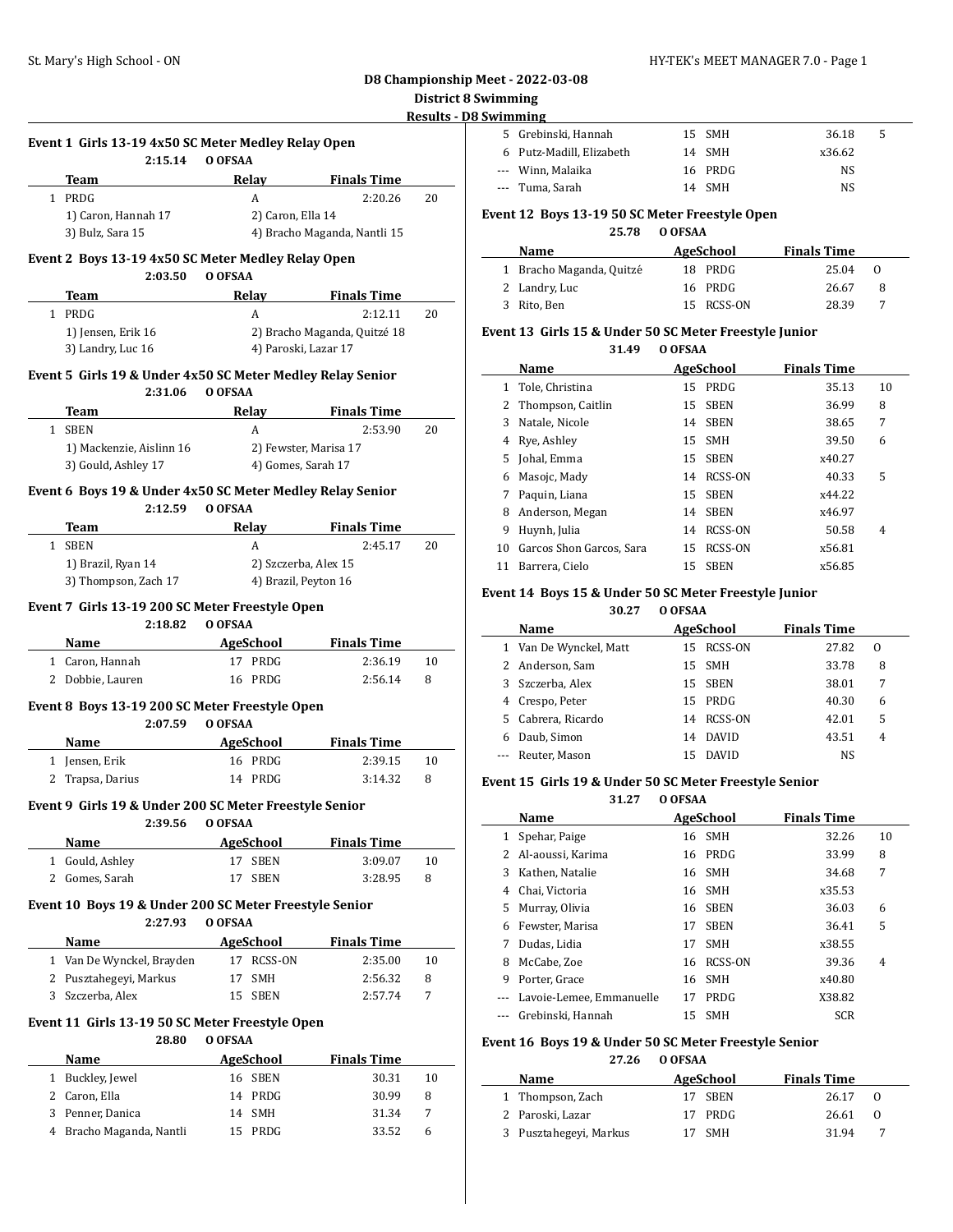### **D8 Championship Meet - 2022-03-08 District 8 Swimming Results - D8 Swimming**

|                                                                                                                 |                            |                       | Results - |
|-----------------------------------------------------------------------------------------------------------------|----------------------------|-----------------------|-----------|
| (Event 16 Boys 19 & Under 50 SC Meter Freestyle Senior)                                                         |                            |                       |           |
| Name                                                                                                            | <b>Example 2</b> AgeSchool | <b>Finals Time</b>    |           |
| 4 Brazil, Peyton                                                                                                | 16 SBEN                    | 33.90                 | 6         |
| 5 Alaka, Adebedon                                                                                               | 16 SBEN                    | x45.22                |           |
| 6 Le Hoang, Michael                                                                                             | 17 SBEN                    | x48.41                |           |
| 7 Wasi, Muhib                                                                                                   | 16 SBEN                    | x49.25                |           |
| Event 17 Girls 13-19 100 SC Meter IM Open<br>1:12.78                                                            | O OFSAA                    |                       |           |
| Name                                                                                                            | AgeSchool                  | <b>Finals Time</b>    |           |
| 1 Bulz, Sara                                                                                                    | 15 PRDG                    | 1:18.16               | 10        |
| 2 Caron, Hannah                                                                                                 | 17<br>PRDG                 | 1:21.62               | 8         |
| --- Penner, Danica                                                                                              | 14 SMH                     | DQ                    |           |
|                                                                                                                 |                            |                       |           |
| Event 18 Boys 13-19 100 SC Meter IM Open<br>1:07.43                                                             | O OFSAA                    |                       |           |
| Name<br>the control of the control of the                                                                       | <b>AgeSchool</b>           | <b>Finals Time</b>    |           |
| 1 Landry, Luc                                                                                                   | 16 PRDG                    | 1:12.84               | 10        |
| 2 Bracho Maganda, Quitzé                                                                                        | 18 PRDG                    | 1:13.09               | 8         |
| Event 19 Girls 13-19 200 SC Meter IM Open                                                                       |                            |                       |           |
| 2:36.31                                                                                                         | O OFSAA                    |                       |           |
| Name                                                                                                            | <b>AgeSchool</b>           | <b>Finals Time</b>    |           |
| 1 Caron, Ella                                                                                                   | 14 PRDG                    | 2:49.75               | 10        |
| 2 Dobbie, Lauren                                                                                                | 16 PRDG                    | 3:20.05               | 8         |
| Event 20 Boys 13-19 200 SC Meter IM Open                                                                        |                            |                       |           |
| 2:22.29                                                                                                         | O OFSAA                    |                       |           |
| Name                                                                                                            | AgeSchool                  | <b>Finals Time</b>    |           |
| 1 Rito, Ben                                                                                                     | 15 RCSS-ON                 | 2:34.87               | 10        |
| --- Arnold, Ethan                                                                                               | <b>DAVID</b><br>16         | DQ                    |           |
| --- Jensen, Erik                                                                                                | 16 PRDG                    | DQ                    |           |
|                                                                                                                 |                            |                       |           |
| Event 21 Girls 15 & Under 100 SC Meter IM Junior<br>1:22.48                                                     | O OFSAA                    |                       |           |
| Name                                                                                                            | AgeSchool                  | <b>Finals Time</b>    |           |
| 1 Thompson, Caitlin                                                                                             | 15 SBEN                    | 1:39.30               | 10        |
| 2 Poirier, Kayla                                                                                                | 15 RCSS-ON                 | 1:48.94               | 8         |
| 3 Reinhart, Kate                                                                                                | 15 RCSS-ON                 | 1:53.66               | 7         |
|                                                                                                                 |                            |                       |           |
| Event 22 Boys 15 & Under 100 SC Meter IM Junior                                                                 | 1:17.21 0 OFSAA            |                       |           |
| Name and the state of the state of the state of the state of the state of the state of the state of the state o |                            | AgeSchool Finals Time |           |
| 1 Beattie, Nick                                                                                                 | 15 RCSS-ON                 | 1:44.26               | 10        |
| Event 23 Girls 19 & Under 100 SC Meter IM Senior                                                                |                            |                       |           |
| 1:21.53                                                                                                         | O OFSAA                    |                       |           |
| Name                                                                                                            | AgeSchool                  | <b>Finals Time</b>    |           |
| 1 Chai, Victoria                                                                                                | 16 SMH                     | 1:34.15               | 10        |
| 2 Mackenzie, Aislinn                                                                                            | 16 SBEN                    | 1:36.01               | 8         |
| 3 Gould, Ashley                                                                                                 | <b>SBEN</b><br>17          | 1:36.54               | 7         |
|                                                                                                                 |                            |                       |           |
| Event 25 Girls 13-19 100 SC Meter Butterfly Open                                                                |                            |                       |           |
|                                                                                                                 |                            |                       |           |
| 1:08.97<br>Name                                                                                                 | O OFSAA                    | <b>Finals Time</b>    |           |
| 1 Bulz, Sara                                                                                                    | AgeSchool<br>15 PRDG       | 1:18.95               | 10        |

|              | Event 26 Boys 13-19 100 SC Meter Butterfly Open                                                                                                                                                                               |               |           |                       |    |
|--------------|-------------------------------------------------------------------------------------------------------------------------------------------------------------------------------------------------------------------------------|---------------|-----------|-----------------------|----|
|              | 1:01.96                                                                                                                                                                                                                       | O OFSAA       |           |                       |    |
|              | Name and the same state of the state of the state of the state of the state of the state of the state of the state of the state of the state of the state of the state of the state of the state of the state of the state of |               |           | AgeSchool Finals Time |    |
|              | 1 Landry, Luc                                                                                                                                                                                                                 | 16 PRDG       |           | 1:04.36               | 10 |
|              | 2 Jensen, Erik                                                                                                                                                                                                                | 16 PRDG       |           | 1:22.64               | 8  |
|              | --- Arnold, Ethan                                                                                                                                                                                                             | 16 DAVID      |           | <b>NS</b>             |    |
|              |                                                                                                                                                                                                                               |               |           |                       |    |
|              | Event 27 Girls 15 & Under 50 SC Meter Butterfly Junior                                                                                                                                                                        | 35.58 O OFSAA |           |                       |    |
|              | Name                                                                                                                                                                                                                          |               | AgeSchool | <b>Finals Time</b>    |    |
|              | 1 Thompson, Caitlin                                                                                                                                                                                                           | 15 SBEN       |           | 49.13                 | 10 |
|              | 2 Poirier, Kayla                                                                                                                                                                                                              | 15 RCSS-ON    |           | 54.82                 | 8  |
|              | Event 28 Boys 15 & Under 50 SC Meter Butterfly Junior                                                                                                                                                                         |               |           |                       |    |
|              | 32.60                                                                                                                                                                                                                         | O OFSAA       |           |                       |    |
|              | Name AgeSchool                                                                                                                                                                                                                |               |           | <b>Finals Time</b>    |    |
|              | 1 Van De Wynckel, Matt                                                                                                                                                                                                        | 15 RCSS-ON    |           | 30.59                 | 0  |
|              | Event 29 Girls 19 & Under 50 SC Meter Butterfly Senior                                                                                                                                                                        |               |           |                       |    |
|              | 34.39                                                                                                                                                                                                                         | O OFSAA       |           |                       |    |
|              | <b>Name AgeSchool Finals Time</b>                                                                                                                                                                                             |               |           |                       |    |
|              | 1 Spehar, Paige                                                                                                                                                                                                               | 16 SMH        |           | 42.17                 | 10 |
|              | Event 30 Boys 19 & Under 50 SC Meter Butterfly Senior                                                                                                                                                                         |               |           |                       |    |
|              | 30.49                                                                                                                                                                                                                         | O OFSAA       |           |                       |    |
|              | Name AgeSchool Finals Time                                                                                                                                                                                                    |               |           |                       |    |
|              | 1 Thompson, Zach                                                                                                                                                                                                              | 17 SBEN       |           | 34.26                 | 10 |
|              | Event 31 Girls 13-19 100 SC Meter Freestyle Open                                                                                                                                                                              |               |           |                       |    |
|              | 1:01.93                                                                                                                                                                                                                       | O OFSAA       |           |                       |    |
|              | Name<br><b>AgeSchool</b>                                                                                                                                                                                                      |               |           | <b>Finals Time</b>    |    |
|              | 1 Buckley, Jewel                                                                                                                                                                                                              | 16 SBEN       |           | 1:07.52               | 10 |
|              | 2 Penner, Danica                                                                                                                                                                                                              | 14 SMH        |           | 1:08.22               | 8  |
|              | 3 Bracho Maganda, Nantli                                                                                                                                                                                                      | 15 PRDG       |           | 1:15.88               | 7  |
|              | 4 Winn, Malaika                                                                                                                                                                                                               | 16 PRDG       |           | 1:18.25               | 6  |
|              | 5 Dobbie, Lauren                                                                                                                                                                                                              | 16 PRDG       |           | x1:19.91              |    |
|              | 6 Putz-Madill, Elizabeth                                                                                                                                                                                                      | 14 SMH        |           | 1:27.45               | 5  |
|              | 7 Tuma, Sarah                                                                                                                                                                                                                 | 14 SMH        |           | x1:31.57              |    |
|              | Event 32 Boys 13-19 100 SC Meter Freestyle Open                                                                                                                                                                               |               |           |                       |    |
|              | 59.85                                                                                                                                                                                                                         | O OFSAA       |           |                       |    |
|              | Name                                                                                                                                                                                                                          | AgeSchool     |           | <b>Finals Time</b>    |    |
|              | 1 Trapsa, Darius                                                                                                                                                                                                              | 14 PRDG       |           | 1:25.02               | 10 |
|              | Event 33 Girls 15 & Under 100 SC Meter Freestyle Junior                                                                                                                                                                       |               |           |                       |    |
|              | 1:12.30                                                                                                                                                                                                                       | O OFSAA       |           |                       |    |
|              | Name                                                                                                                                                                                                                          | AgeSchool     |           | <b>Finals Time</b>    |    |
|              | 1 Tole, Christina                                                                                                                                                                                                             | 15 PRDG       |           | 1:18.73               | 10 |
|              | 2 Natale, Nicole                                                                                                                                                                                                              | 14 SBEN       |           | 1:25.00               | 8  |
|              | 3 Lane, Luci                                                                                                                                                                                                                  | 15 SBEN       |           | 1:32.28               | 7  |
|              | 4 Johal, Emma                                                                                                                                                                                                                 | 15 SBEN       |           | x1:34.00              |    |
|              | 5 Reinhart, Kate                                                                                                                                                                                                              | 15 RCSS-ON    |           | 1:36.55               | 6  |
|              | 6 Masojc, Mady                                                                                                                                                                                                                | 14            | RCSS-ON   | 1:36.73               | 5  |
|              | Event 34 Boys 15 & Under 100 SC Meter Freestyle Junior                                                                                                                                                                        |               |           |                       |    |
|              | 1:06.20                                                                                                                                                                                                                       | O OFSAA       |           |                       |    |
|              | Name                                                                                                                                                                                                                          | AgeSchool     |           | <b>Finals Time</b>    |    |
| $\mathbf{1}$ | Anderson, Sam                                                                                                                                                                                                                 | 15<br>SMH     |           | 1:17.32               | 10 |
|              | 2 Beattie, Nick                                                                                                                                                                                                               | 15 RCSS-ON    |           | 1:20.82               | 8  |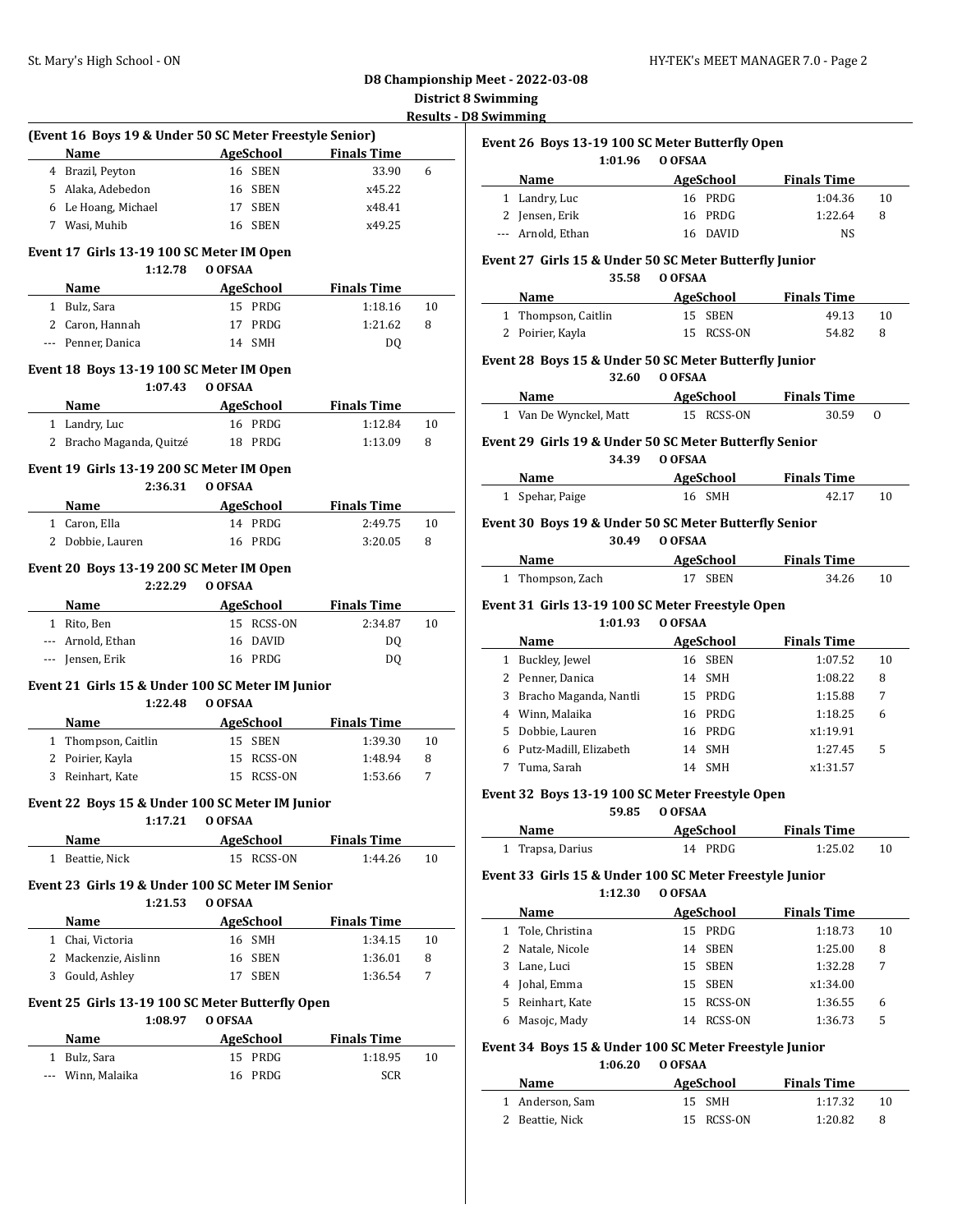#### **D8 Championship Meet - 2022-03-08 imming Results - D8 Swimming**

|   |                                                                    |                  |                      |                    |                    | District 8 Sw<br><b>Results - D8 St</b> |
|---|--------------------------------------------------------------------|------------------|----------------------|--------------------|--------------------|-----------------------------------------|
|   | (Event 34 Boys 15 & Under 100 SC Meter Freestyle Junior)           |                  |                      |                    |                    |                                         |
|   | AgeSchool<br>Name                                                  |                  |                      | <b>Finals Time</b> |                    |                                         |
|   | 3 Szczerba, Alex                                                   |                  | 15 SBEN              |                    | 1:23.38            | 7                                       |
|   | 4 Brazil, Ryan                                                     |                  | 14 SBEN              |                    | 1:38.12            | 6                                       |
|   |                                                                    |                  |                      |                    |                    |                                         |
|   | Event 35 Girls 19 & Under 100 SC Meter Freestyle Senior<br>1:10.35 | O OFSAA          |                      |                    |                    |                                         |
|   |                                                                    |                  |                      |                    |                    |                                         |
|   | Name                                                               |                  | <b>AgeSchool</b>     | <b>Finals Time</b> |                    |                                         |
|   | 1 Spehar, Paige                                                    |                  | 16 SMH<br>16 PRDG    |                    | 1:13.31            | 10                                      |
|   | 2 Al-aoussi, Karima<br>3 Gomes, Sarah                              |                  | 17 SBEN              |                    | 1:15.03<br>1:24.16 | 8<br>7                                  |
|   | 4 Wilkie, Cassie                                                   |                  | 17 SBEN              |                    | 1:54.71            | 6                                       |
|   |                                                                    |                  |                      |                    |                    |                                         |
|   | Event 36 Boys 19 & Under 100 SC Meter Freestyle Senior             |                  |                      |                    |                    |                                         |
|   | 1:03.33                                                            | O OFSAA          |                      |                    |                    |                                         |
|   | <b>Example 3 AgeSchool</b> Finals Time<br>Name                     |                  |                      |                    |                    |                                         |
|   | 1 Van De Wynckel, Brayden                                          |                  | 17 RCSS-ON           |                    | 58.21              | 0                                       |
|   | 2 Paroski, Lazar                                                   |                  | 17 PRDG              |                    | 1:00.04            | 0                                       |
|   | 3 Pusztahegeyi, Markus                                             |                  | 17 SMH               |                    | 1:14.53            | 7                                       |
|   | 4 Brazil, Peyton                                                   |                  | 16 SBEN              |                    | 1:17.17            | 6                                       |
|   | Event 37  Girls 13-19 100 SC Meter Backstroke Open                 |                  |                      |                    |                    |                                         |
|   | 1:09.97 0 OFSAA                                                    |                  |                      |                    |                    |                                         |
|   | Name                                                               |                  | AgeSchool            | <b>Finals Time</b> |                    |                                         |
|   | <u> 1990 - Johann Barbara, m</u><br>1 Buckley, Jewel               |                  | 16 SBEN              |                    | 1:15.91            | 10                                      |
|   | 2 Caron, Hannah                                                    |                  | 17 PRDG              |                    | 1:16.42            | 8                                       |
|   | 3 Bracho Maganda, Nantli                                           |                  | 15 PRDG              |                    | 1:24.80            | 7                                       |
|   |                                                                    |                  |                      |                    |                    |                                         |
|   |                                                                    |                  |                      |                    |                    |                                         |
|   | 4 Grebinski, Hannah                                                | 15 SMH           |                      |                    | 1:37.92            | 6                                       |
|   | Event 38 Boys 13-19 100 SC Meter Backstroke Open                   |                  |                      |                    |                    |                                         |
|   | 1:05.58                                                            | O OFSAA          |                      |                    |                    |                                         |
|   | <b>Example 2018</b> AgeSchool<br>Name                              |                  |                      | <b>Finals Time</b> |                    |                                         |
|   | 1 Rito, Ben                                                        |                  | 15 RCSS-ON           |                    | 1:16.26            | 10                                      |
|   | 2 Trapsa, Darius                                                   |                  | 14 PRDG              |                    | 1:32.93            | 8                                       |
|   |                                                                    |                  |                      |                    |                    |                                         |
|   | Event 39  Girls 15 & Under 50 SC Meter Backstroke Junior<br>37.88  | O OFSAA          |                      |                    |                    |                                         |
|   | Name                                                               |                  |                      | <b>Finals Time</b> |                    |                                         |
|   |                                                                    | <b>AgeSchool</b> | 14 SBEN              |                    | 46.01              | 10                                      |
|   | 1 Natale, Nicole                                                   |                  |                      |                    |                    | 8                                       |
| 3 | 2 Rye, Ashley                                                      | 15<br>15         | SMH                  |                    | 47.82<br>49.27     | 7                                       |
|   | Poirier, Kayla<br>4 Masojc, Mady                                   | 14               | RCSS-ON<br>RCSS-ON   |                    | 49.63              | 6                                       |
| 5 | Paquin, Liana                                                      | 15               | <b>SBEN</b>          |                    | 49.68              | 5                                       |
|   |                                                                    | 15               | <b>SBEN</b>          |                    | x50.14             |                                         |
|   | 6 Johal, Emma                                                      | 14               | RCSS-ON              |                    | x50.62             |                                         |
|   | 7 Huynh, Julia                                                     |                  |                      |                    |                    |                                         |
|   | Event 40 Boys 15 & Under 50 SC Meter Backstroke Junior             |                  |                      |                    |                    |                                         |
|   | 35.73                                                              | O OFSAA          |                      |                    |                    |                                         |
|   | <b>Name</b>                                                        | <b>AgeSchool</b> |                      | <b>Finals Time</b> |                    |                                         |
|   | 1 Brazil, Ryan                                                     |                  | 14 SBEN              |                    | 46.21              | 10                                      |
|   | 2 Cabrera, Ricardo                                                 | 14               | RCSS-ON              |                    | 47.24              | 8                                       |
|   | --- Reuter, Mason<br>Crespo, Peter                                 | 15<br>15         | <b>DAVID</b><br>PRDG |                    | NS<br>SCR          |                                         |

### **Name AgeSchool Finals Time** 1 Mackenzie, Aislinn 16 SBEN 43.85 10 2 Dudas, Lidia 17 SMH 45.15 8 3 McCabe, Zoe 16 RCSS-ON 50.68 7

| wiiiiiiiie                   |         |            |   |  |
|------------------------------|---------|------------|---|--|
| 4 Kathen, Natalie            | 16 SMH  | 50.82      | h |  |
| --- Lavoie-Lemee, Emmanuelle | 17 PRDG | X47.29     |   |  |
| --- Murray, Olivia           | 16 SBEN | NS.        |   |  |
| --- Grebinski, Hannah        | 15 SMH  | <b>SCR</b> |   |  |
|                              |         |            |   |  |

### **Event 42 Boys 19 & Under 50 SC Meter Backstroke Senior**

| Name                | AgeSchool | <b>Finals Time</b> |    |
|---------------------|-----------|--------------------|----|
| 1 Paroski, Lazar    | 17 PRDG   | 34.32              | 10 |
| 2 Alaka, Adebedon   | 16 SBEN   | 59.39              | 8  |
| 3 Le Hoang, Michael | 17 SBEN   | 1:09.42            |    |
| 4 Wasi, Muhib       | 16 SBEN   | x1:24.25           |    |

#### **Event 43 Girls 19 & Under 100 SC Meter Backstroke Senior 1:18.84 O OFSAA**

| Name                 | AgeSchool | <b>Finals Time</b> |    |
|----------------------|-----------|--------------------|----|
| 1 Gould, Ashley      | 17 SBEN   | 1:34.78            | 10 |
| 2 Mackenzie, Aislinn | 16 SBEN   | 1:46.08            | 8  |
| 3 Wilkie, Cassie     | 17 SBEN   | x2:19.95           |    |
| --- Murray, Olivia   | 16 SBEN   | NS.                |    |

#### **Event 44 Boys 19 & Under 100 SC Meter Backstroke Senior 1:13.21 O OFSAA**

### **Name AgeSchool Finals Time** 1 Brazil, Ryan 14 SBEN 1:45.50 10

#### **Event 45 Girls 13-19 100 SC Meter Breaststroke Open**

**1:20.68 O OFSAA**

| Name |                                                                                                 | <b>Finals Time</b>                                   |    |
|------|-------------------------------------------------------------------------------------------------|------------------------------------------------------|----|
|      | 14                                                                                              | 1:24.22                                              | 10 |
|      |                                                                                                 | 1:32.83                                              | 8  |
|      |                                                                                                 | 1:45.01                                              |    |
|      | 14                                                                                              | 1:58.38                                              | h  |
|      | 14                                                                                              | x2:02.86                                             |    |
|      | 1 Caron, Ella<br>2 Bulz, Sara<br>3 Grebinski, Hannah<br>4 Putz-Madill, Elizabeth<br>Tuma, Sarah | AgeSchool<br>PRDG<br>15 PRDG<br>15 SMH<br>SMH<br>SMH |    |

#### **Event 46 Boys 13-19 100 SC Meter Breaststroke Open**

#### **1:10.00 O OFSAA**

| Name                       | AgeSchool | <b>Finals Time</b> |    |
|----------------------------|-----------|--------------------|----|
| 1 Arnold, Ethan            | 16 DAVID  | 1:32.51            | 10 |
| --- Bracho Maganda, Quitzé | 18 PRDG   | DO.                |    |

#### **Event 47 Girls 15 & Under 50 SC Meter Breaststroke Junior**

#### **41.89 O OFSAA**

|    | Name                     | AgeSchool         | <b>Finals Time</b> |                |
|----|--------------------------|-------------------|--------------------|----------------|
|    | Tole, Christina          | PRDG<br>15        | 48.10              | 10             |
|    | 2 Anderson, Megan        | <b>SBEN</b><br>14 | 53.02              | 8              |
| 3  | Lane, Luci               | <b>SBEN</b><br>15 | 53.36              | 7              |
| 4  | Huynh, Julia             | RCSS-ON<br>14     | 55.02              | 6              |
| 5. | Reinhart, Kate           | 15 RCSS-ON        | 55.61              | 5              |
| 6  | Barrera, Cielo           | <b>SBEN</b><br>15 | x59.03             |                |
| 7  | Rye, Ashley              | <b>SMH</b><br>15  | 59.36              | $\overline{4}$ |
| 8  | Paguin, Liana            | <b>SBEN</b><br>15 | x1:05.69           |                |
| 9  | Garcos Shon Garcos, Sara | RCSS-ON<br>15     | x1:14.11           |                |

#### **Event 48 Boys 15 & Under 50 SC Meter Breaststroke Junior**

**37.67 O OFSAA**

| Name                   | AgeSchool  | <b>Finals Time</b> |   |
|------------------------|------------|--------------------|---|
| 1 Van De Wynckel, Matt | 15 RCSS-ON | 34.98 0            |   |
| 2 Beattie, Nick        | 15 RCSS-ON | 43.12              | 8 |
| 3 Crespo, Peter        | 15 PRDG    | 52.05              |   |